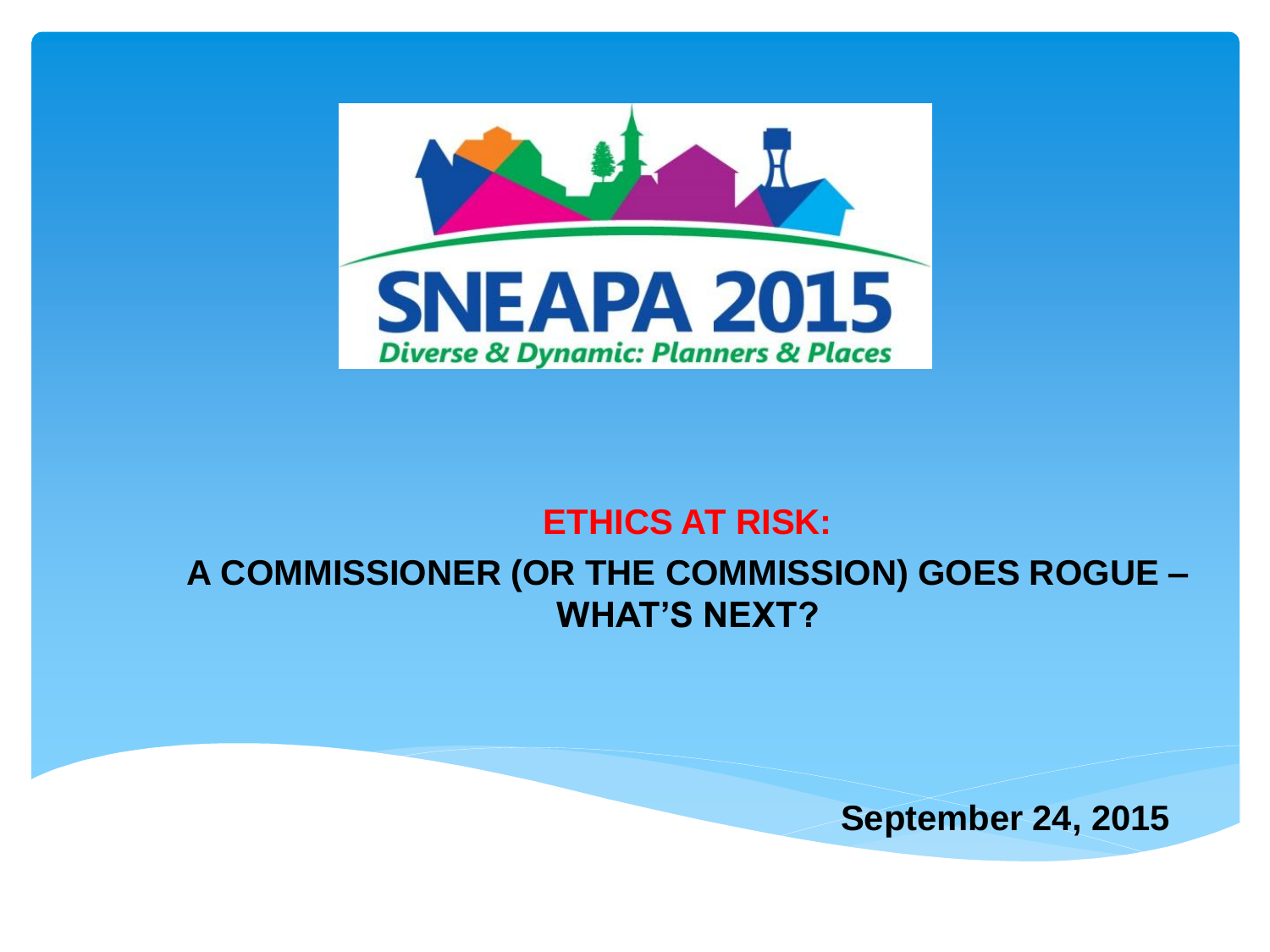### MEDICAL MARIJUANA EXAMPLE

- **Aspects of the AICP Code of Ethics at play?**
- **Other ethical issues?**
- **Role of planners?**

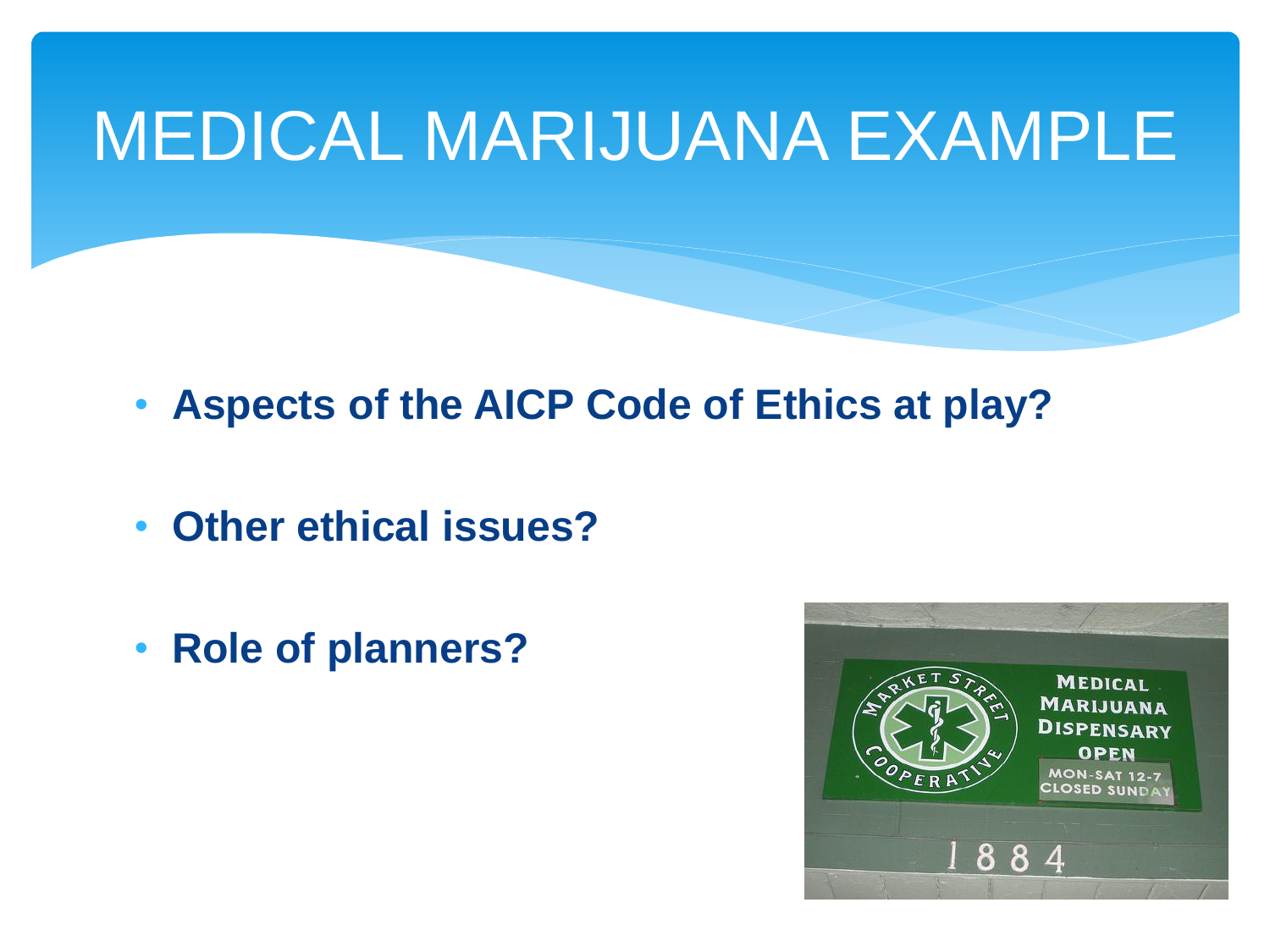### MEDICAL MARIJUANA EXAMPLE

- **Selected responses to be featured: MA, CT and RI newsletters**
- **Send responses to [eseeman@rc.com](mailto:eseeman@rc.com)**

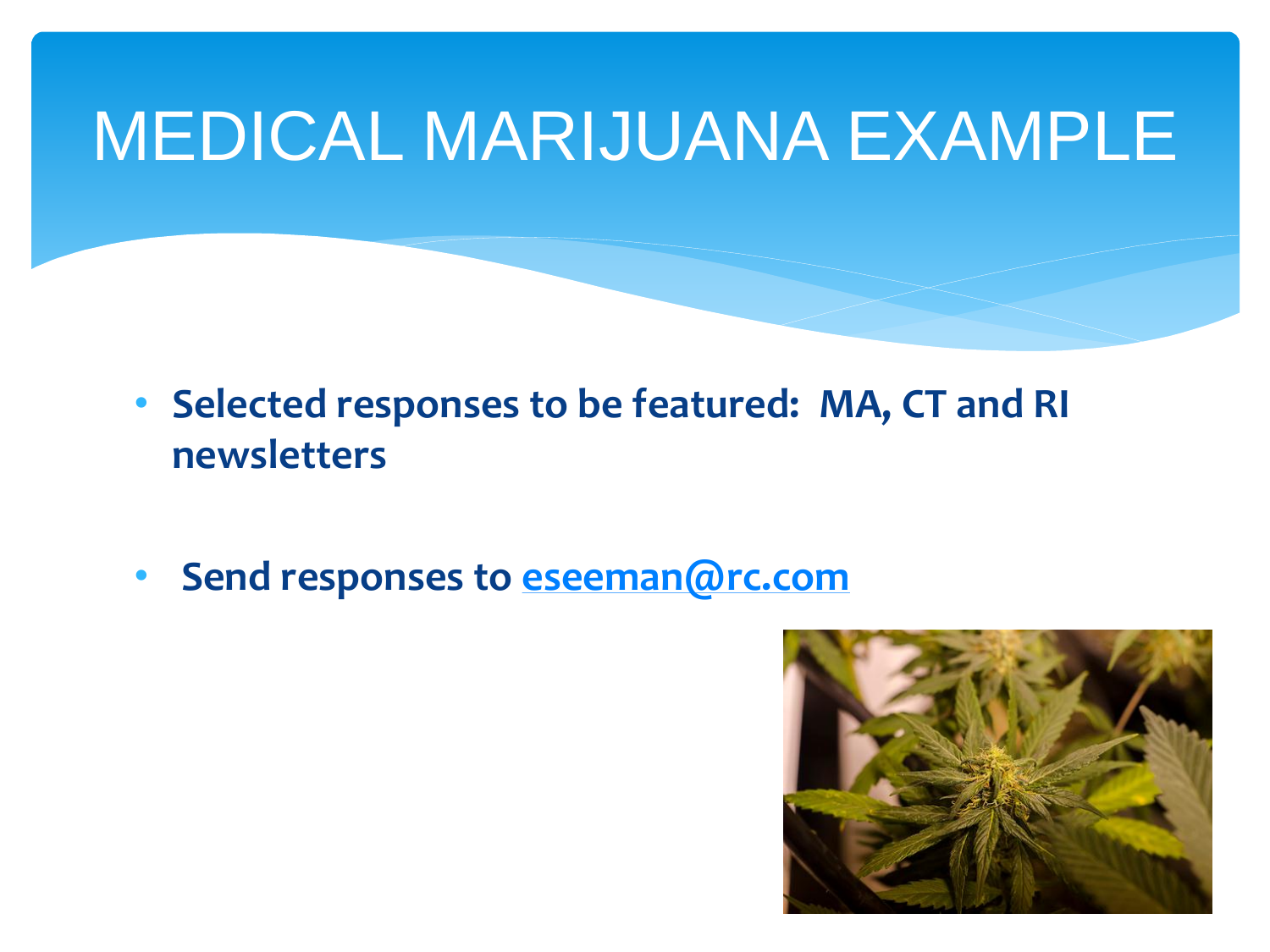### GET OUT YOUR SMART PHONES

#### **AICP Code of Ethics & Professional Conduct**

• <https://www.planning.org/ethics/ethicscode.htm>

#### **APA Ethical Principles in Planning**

• <https://www.planning.org/ethics/ethicalprinciples.htm>

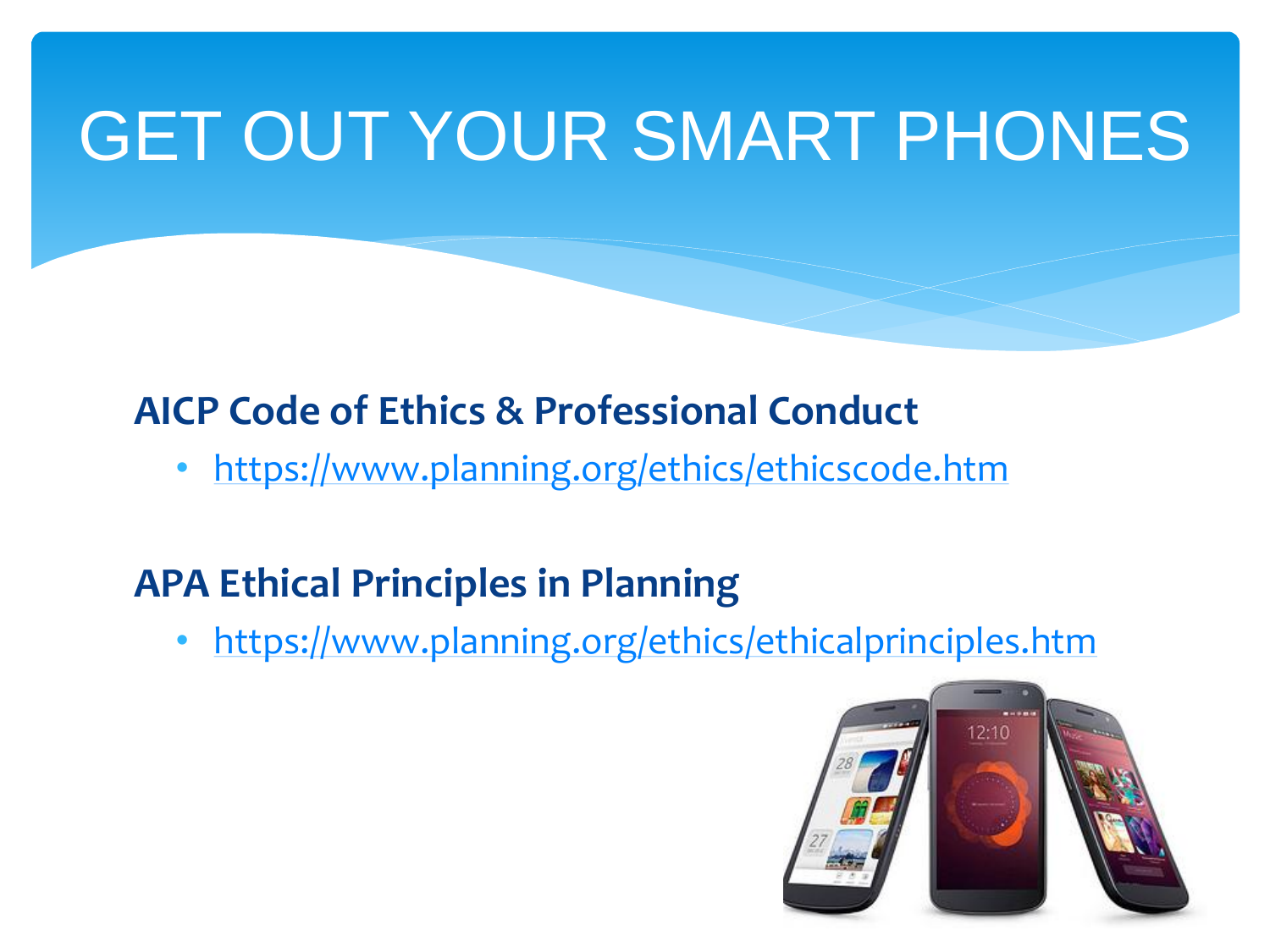#### **The Domineering Chairman**

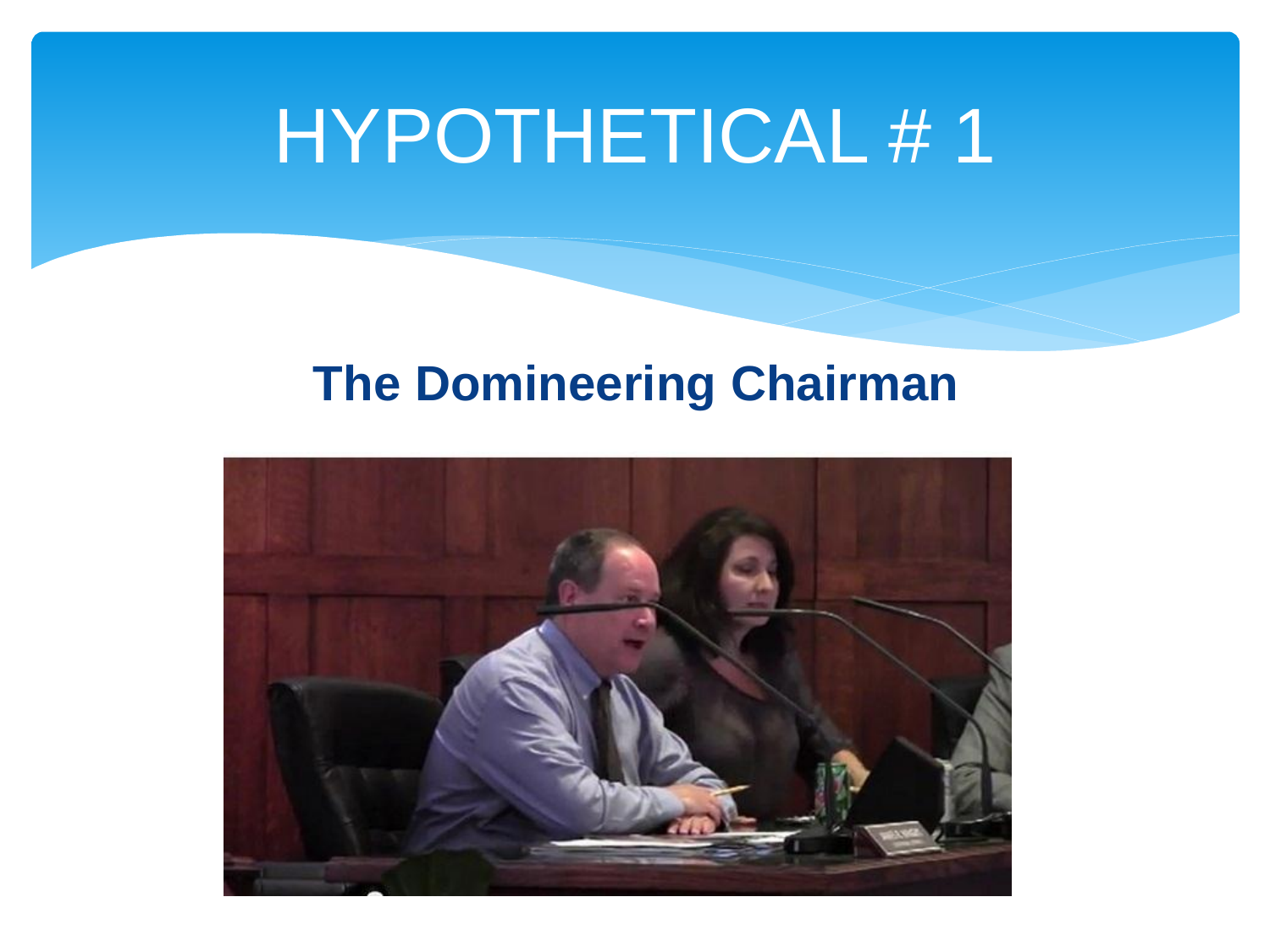- **What ethical issues can you identify?**
- **Aspects of the AICP Code of Ethics at play?**
- **What should the planner do?**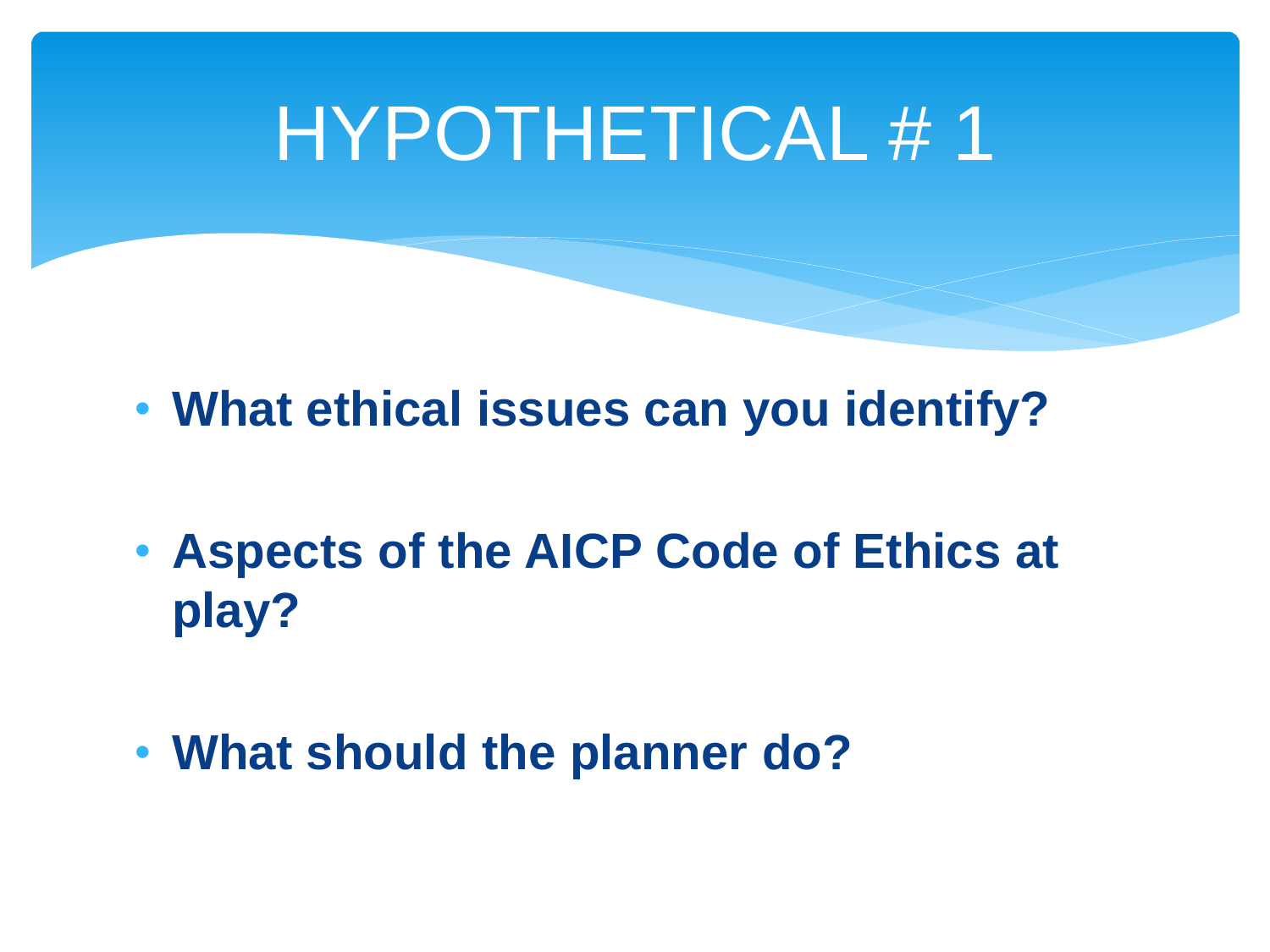#### **The Expert**

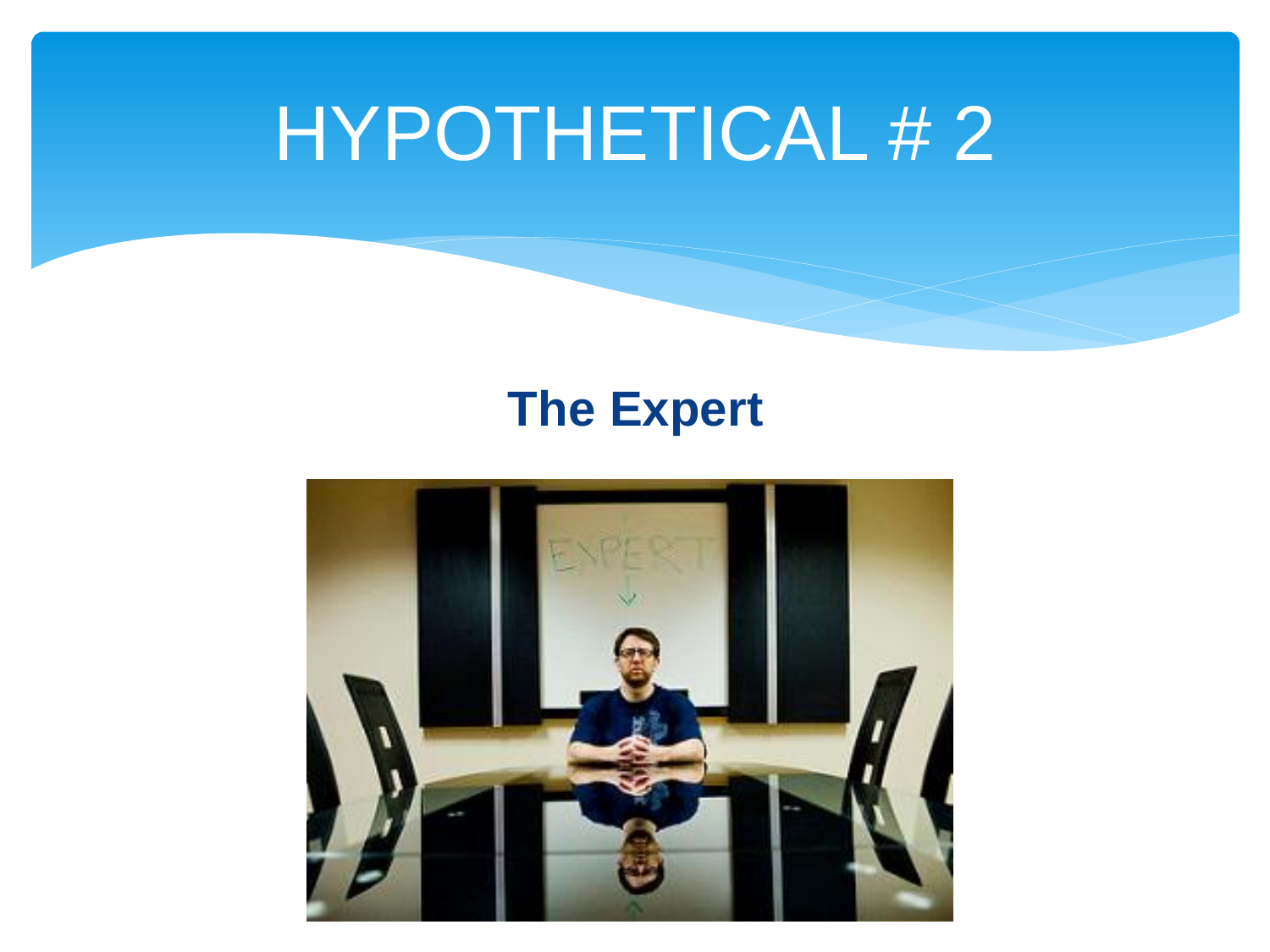- **What ethical issues can you identify?**
- **Aspects of the AICP Code of Ethics at play?**
- **What should the planner do?**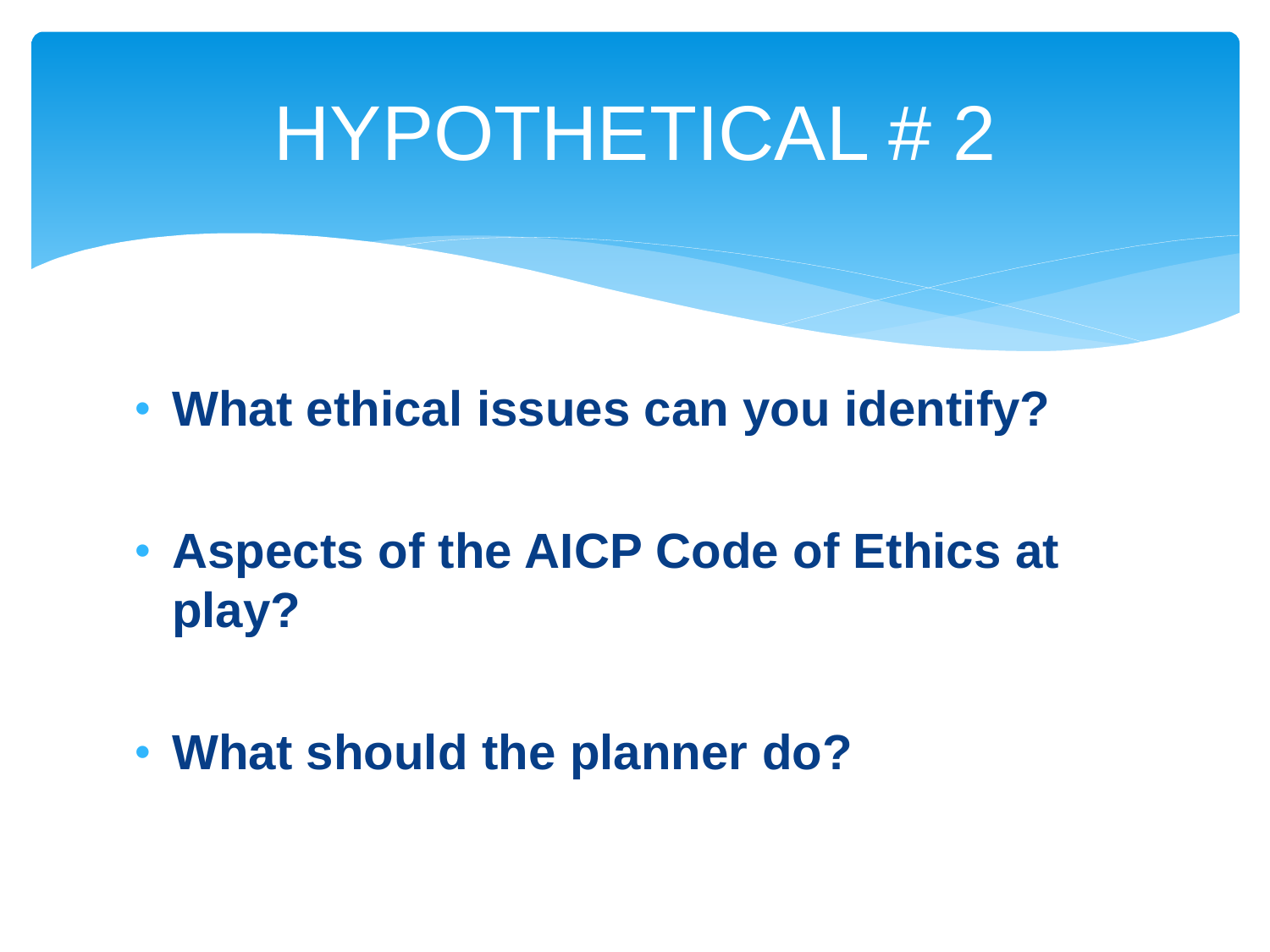#### **Encounter at the Grocery Store**

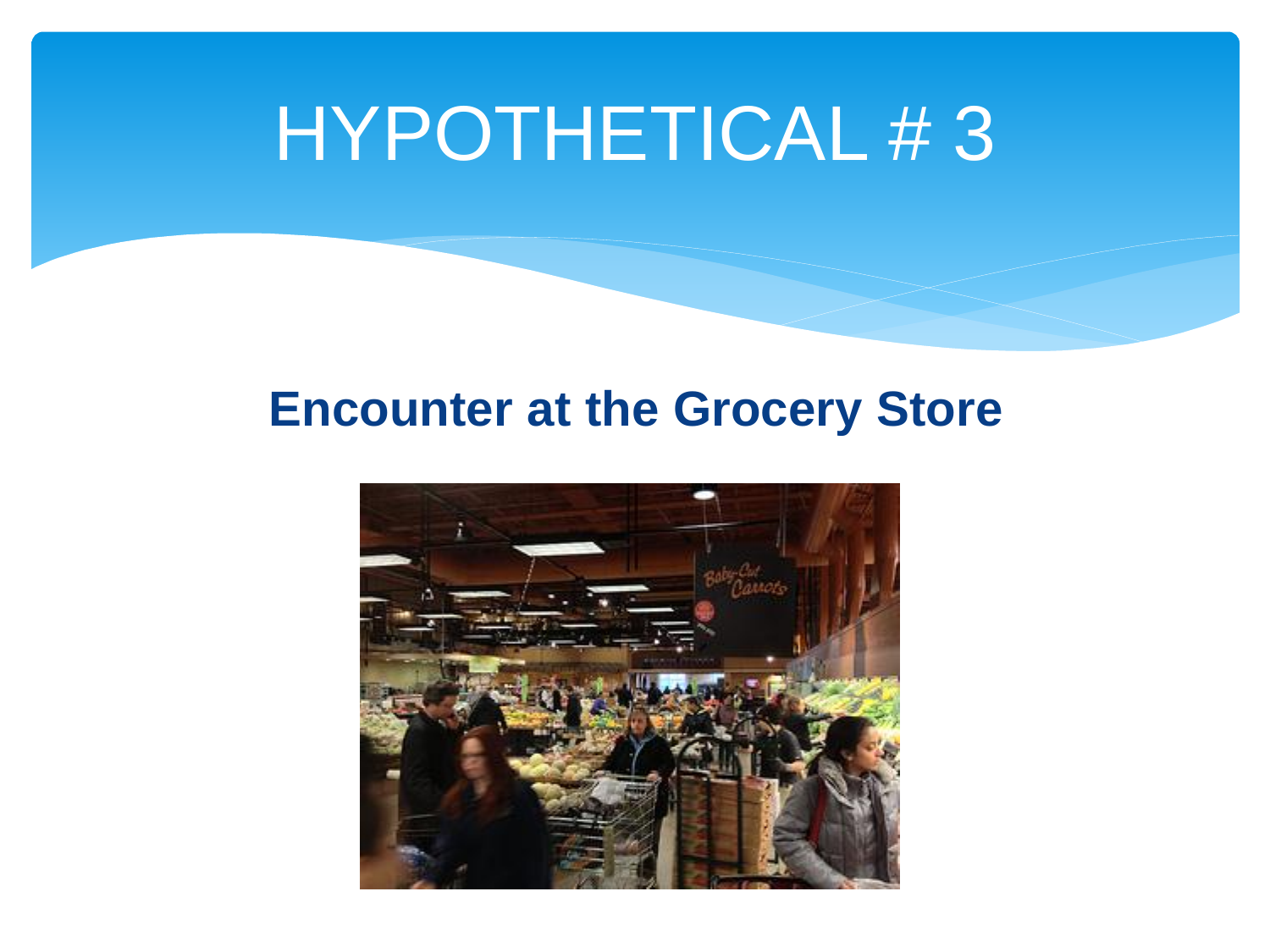- **What ethical issues can you identify?**
- **Aspects of the AICP Code of Ethics at play?**
- **What should the planner do?**